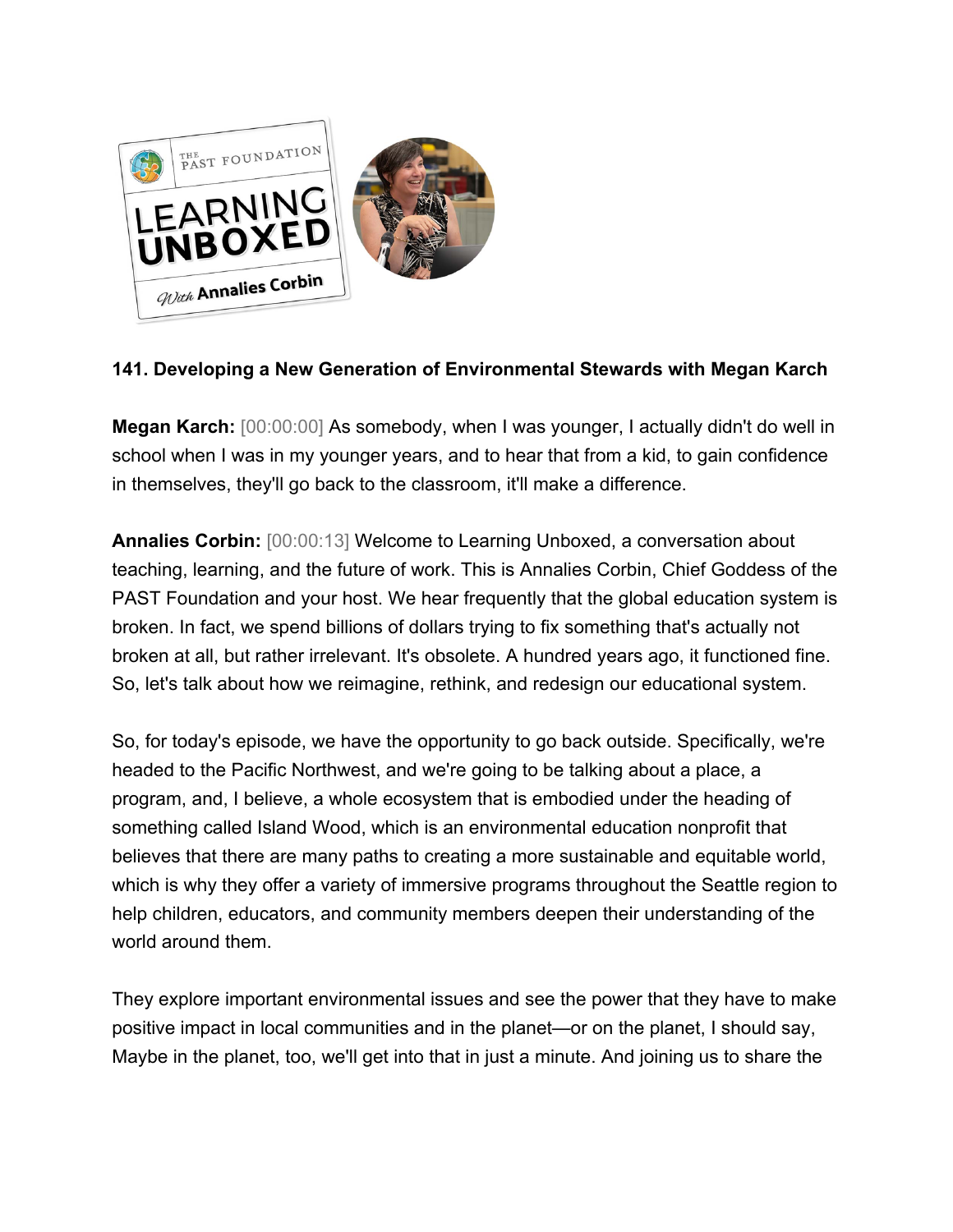amazing work of Island Wood is Megan Karch, who is the CEO of Island Wood since 2018. So, Megan, welcome to the program.

**Megan Karch:** [00:01:46] Thank you. Thank you for having me.

**Annalies Corbin:** [00:01:48] We're very excited to have you. As our listeners know, we do a lot about environmental and outdoor education, and firmly, firmly believe at the PAST Foundation, and certainly, on this program that getting kids outside, hands on, in the muck, in the world is one of the best opportunities that we can give kids to learn stuff. So, give us the sort of 100-foot view, if you will, first and foremost, about Island Wood, because it's not just a program, it's a place, and it's an experience, and it's in one of the most beautiful places in the world, quite frankly. So, share with us just a little bit about the sort of high level, about what this thing is and why it came to be.

**Megan Karch:** [00:02:33] Yeah. Well, thank you. Thank you for having me. And we agree, we think the Pacific Northwest is a fabulous place. And Island Wood is really designed to inspire the next generation of environmental stewards and really inspire the next generation of individuals that will make a difference in this world. And we do that through the outdoors. We do that through education. And Island Wood is at the nexus of what I would call education, environment, and social justice. At the nexus of those three is really where our work shines.

And what we do is we provide experiences for youth, we want to provide them that sense of curiosity, sense of discovery, take what they're learning in the classroom and make it real for them in the world that they live in. And then, what we want to do is we want to walk beside teachers, and partner with teachers and educators, and really give them the tools that they need to take what kids are learning in the classroom and make it real for them in the worlds that they live in.

So, it's really through two ways. One is providing the experiences for youth and the second is we think we can have a very exponential impact if we're working with educators, because those educators are the ones that really have the time, and that are working with kids all year, and we believe we have a much greater exponential impact in that way. So, that's, at a high level, kind of what we do.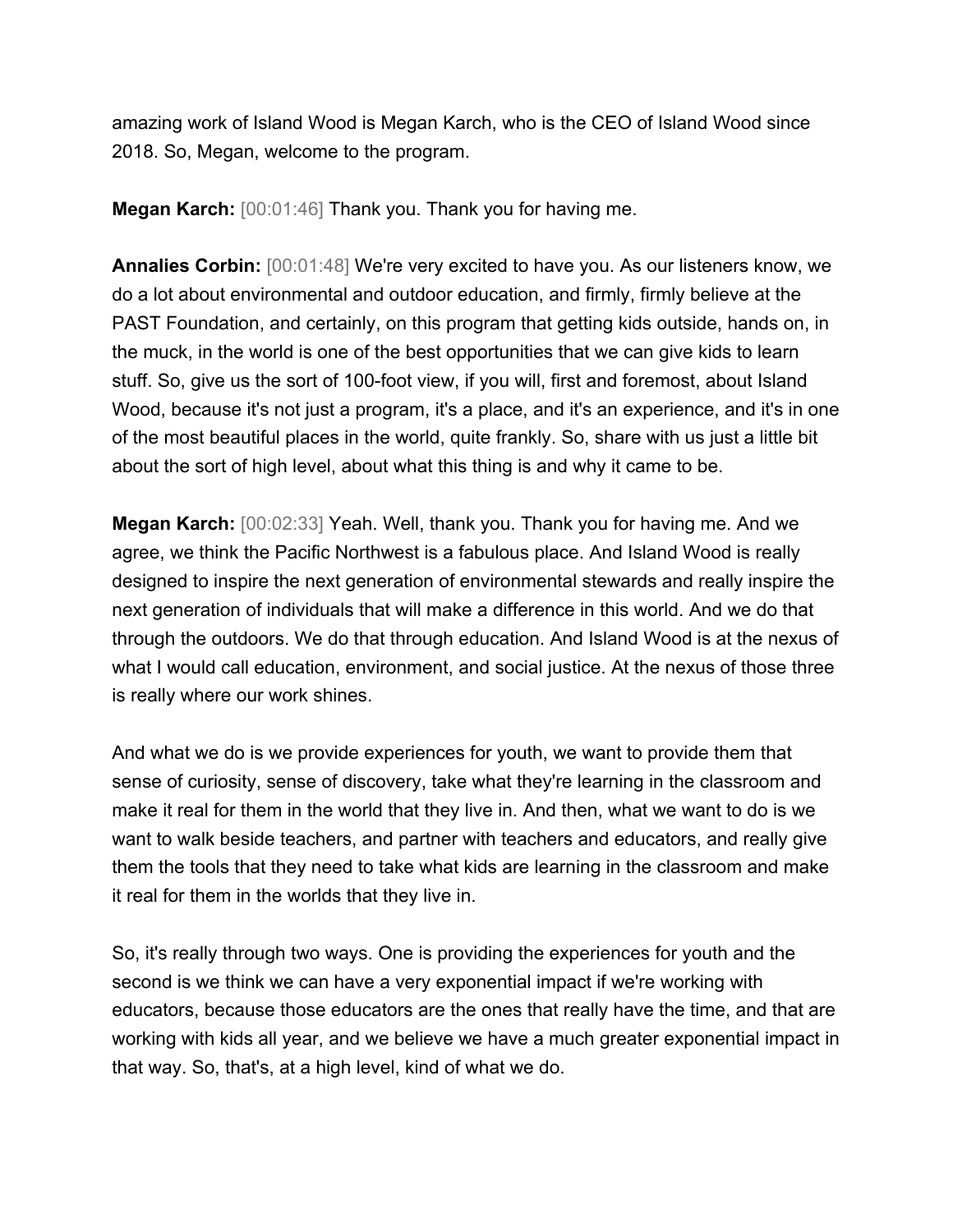**Annalies Corbin:**  $[00:03:54]$  Yeah. And we totally agree with you about that that work, as it relates to those teachers, so absolutely.

**Megan Karch:** [00:04:00] Yeah. And teachers, as we all know, especially right now, but always, they have one of the hardest jobs, they have one of the most important jobs, and especially in the last two years, I think they need more partners than ever.

**Annalies Corbin:** [00:04:14] Yeah, I agree. Absolutely. One of the things that I alluded to early in our conversation here was that Island Wood is not just a program, but it's also a place. So, let's dig in just a little bit to the place, because place matters. We know that place matters, but we don't all have an Island Wood, but let's start there anyway and recognize that there is a place that also contributes to the bigger, broader work that you do in the community. So, share with our listeners just a little bit about that, because the pictures are absolutely amazing, and I swear, one of these days, kind of come and pay you in a full visit.

**Megan Karch:** [00:04:51] Yes. Well, please do, because it is an amazing place. We think about place in two ways. One is, for sure, the campus that we are on. Our main campus is on an area called Bainbridge Island. It's a 255-acre campus. It was going to go up for development a little over 20 years ago. It's actually an old lumber mill that was here for very many years, and was actually saved for the purpose of exactly what we're doing now, which is to inspire the next generation of environmental stewards.

So, our main campus is here on Bainbridge Island. We also have a campus over in the wooden villa area that's part of King County, which is a little bit different, where we provide day programs. But then, what I would say about place is place is central to our teaching, but places where you are. So, what we teach about is, okay, well, let's talk about the history of where we are now here on this campus, this 255-acre campus, who was here first? What was the culture? Who was here throughout?

But then, we think about place in terms of, well, where are kids living? Where are they going to school? Where are they playing? And what we teach is really about place where kids are. We believe nature is not only on our gorgeous campus or up in the mountains, but nature and science is everywhere. And what's really critical is to teach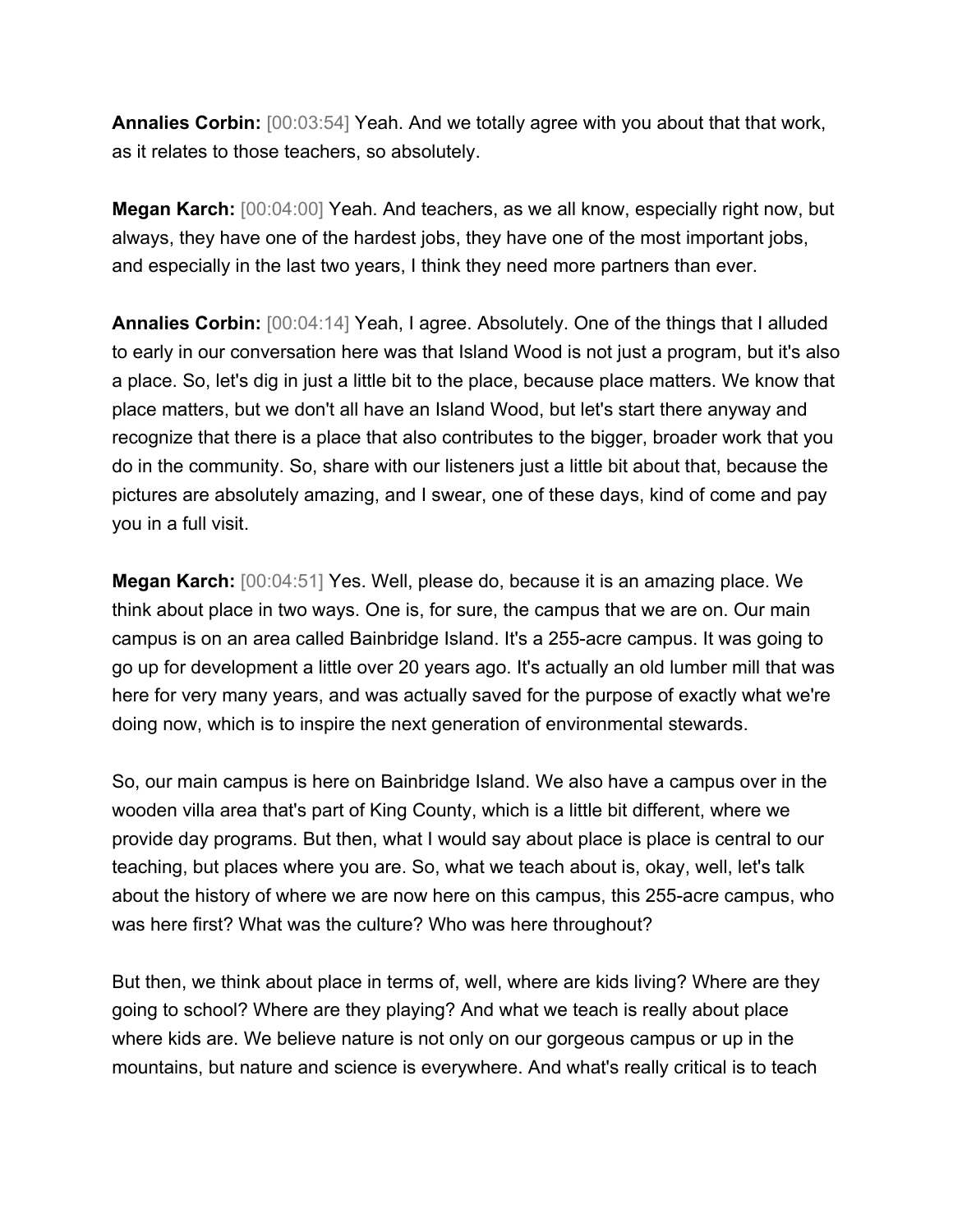kids, hey, what you're experiencing here on this campus, you also can take some of these things to where you live, where you go to school, and where you play.

**Annalies Corbin:** [00:06:18] Absolutely. And that's the key component, and I think here is just helping everybody understand that no matter where you are, you can actually do some amazing work around environmental and outdoor education. And it's not just education that's about the outdoors or the environment. That's the other thing that I was really intrigued by about Island Wood, and that's where sort of that nexus that you mentioned with the social justice piece, I was super, super excited to see that. So, share a little bit more with our listeners about that, because I do believe that that is a key component that other places are anxious, and willing, and open to figuring out how to bring into their own work. So, how is it that Island Wood thinks about that?

**Megan Karch:** [00:07:07] Well, so what I would say is it's critical to our work and what I would also say is we're consistently on a journey of learning. And so, the work is critically important for a number of reasons. First, if you think about it, we're never going to inspire the next generation of environmental stewards, the next generation of problem solvers, the next generation of those who are going to change the world without actually putting social justice at the center.

And so, for us, that has been a critical part of our work, but we also, if you look at the history of the environmental field, and we, as an organization, we are historically Whiteled, the environmental field overall has been historically White-led, which also has not great history in it. And it's important for us to take a look at it, understand it, and see how we can bring everybody in, in particular, really looking at racial equity at the center.

And so, it's why it's critical to our work, it's critical to our teaching. And we look at it in all aspects from what we're doing in our organization to create system change, but also, then what does that look like in the curriculum we teach? How are we involving the communities we serve? What changes are we making at the nexus of, as I mentioned, environment education?

**Annalies Corbin:** [00:08:33] Yeah, absolutely. I love that. Can you give our listeners an example, a concrete example, of the way that you've incorporated that entire philosophy into an actual lesson, or activity, or experience?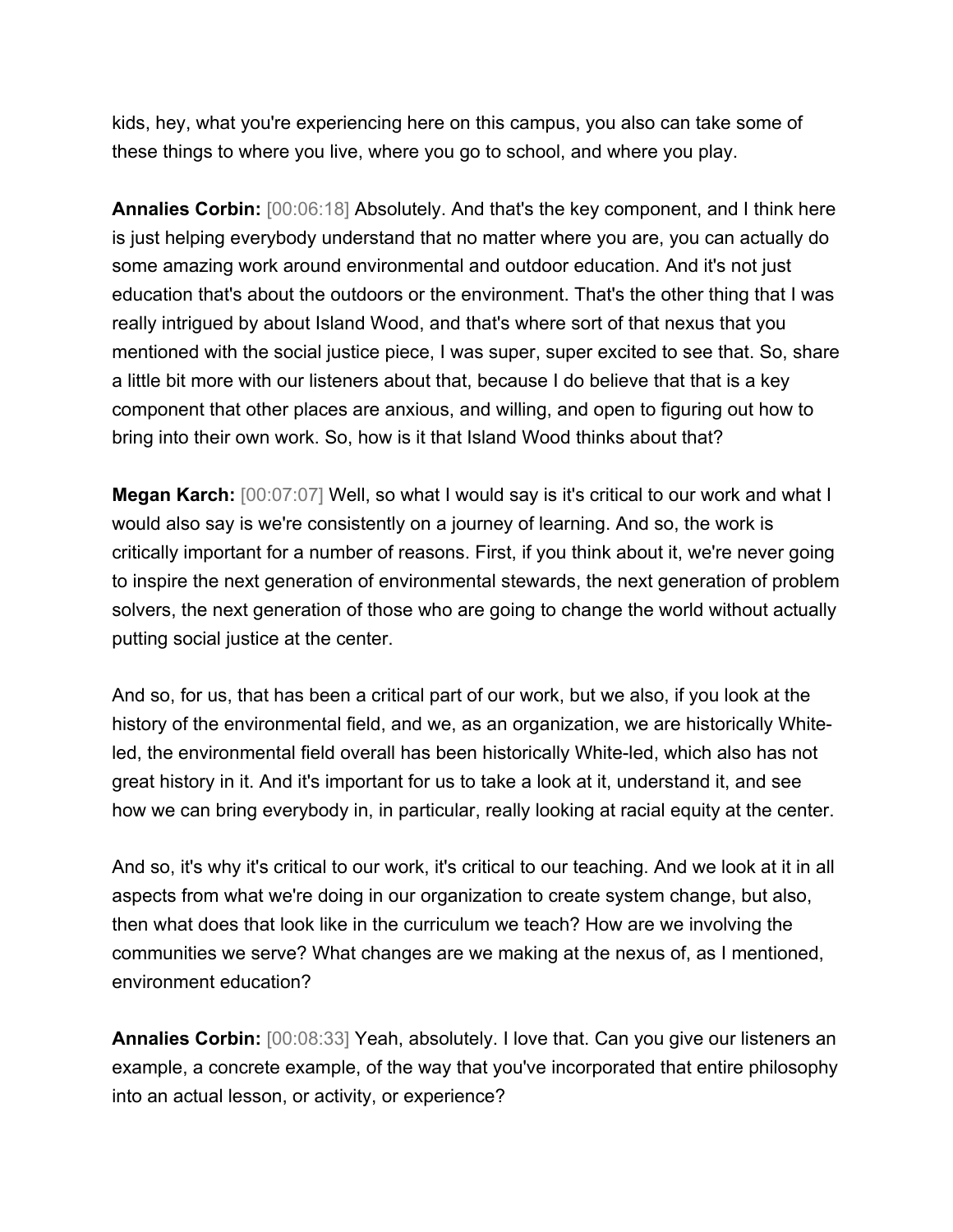**Megan Karch:** [00:08:44] Yeah. So, we'll start with one example. So, as part of our program, we have a graduate program. So, we do both in-service teaching and preservice teaching. So, we work with pre-educators, getting them ready to teach, and then we also work with teachers in the classroom. In our graduate program in particular, we center social justice as a part of the Environmental Learning Program that they're going through.

And so, in every single piece of the curriculum, you're interweaving it. So, it's not kind of this one subject on its own, it's helping our educators think about where do they come from, how do they understand more about themselves, so when they're thinking about their teaching practices and when they're thinking about the curriculum, that they're coming at that, that they have a full understanding of their own history, and their own thinking, and where they came from.

And as they do that, they can become better at really putting racial equity at the center. So, the examples I would put is our curriculum has shifted tremendously in the last five years especially. And really, we've looked at every single part of the curriculum when somebody is coming to our master's program of how we're doing that teaching and how are we teaching them as educators to think about their own identities as they're teaching, would be one example.

We're involved in a research program in partnership with the University of Rochester and the University of Connecticut. And over the next two years, we're actually going to use our graduate program as a place to kind of learn and iterate on these various pieces of identity, teaching educators more about their own identities, so that we actually are—how are we shifting and changing the tools, the practices, and how we teach?

And so, what we'll do over the next two years, as an example, because our graduate program is set up working in partnership with our experiences program, every week, our graduates are teaching new students. And so, they teach a number of classes all year long, and they can always iterate and change, and iterate and change, and iterate and change. So, that would be one example over the next two years that we're working.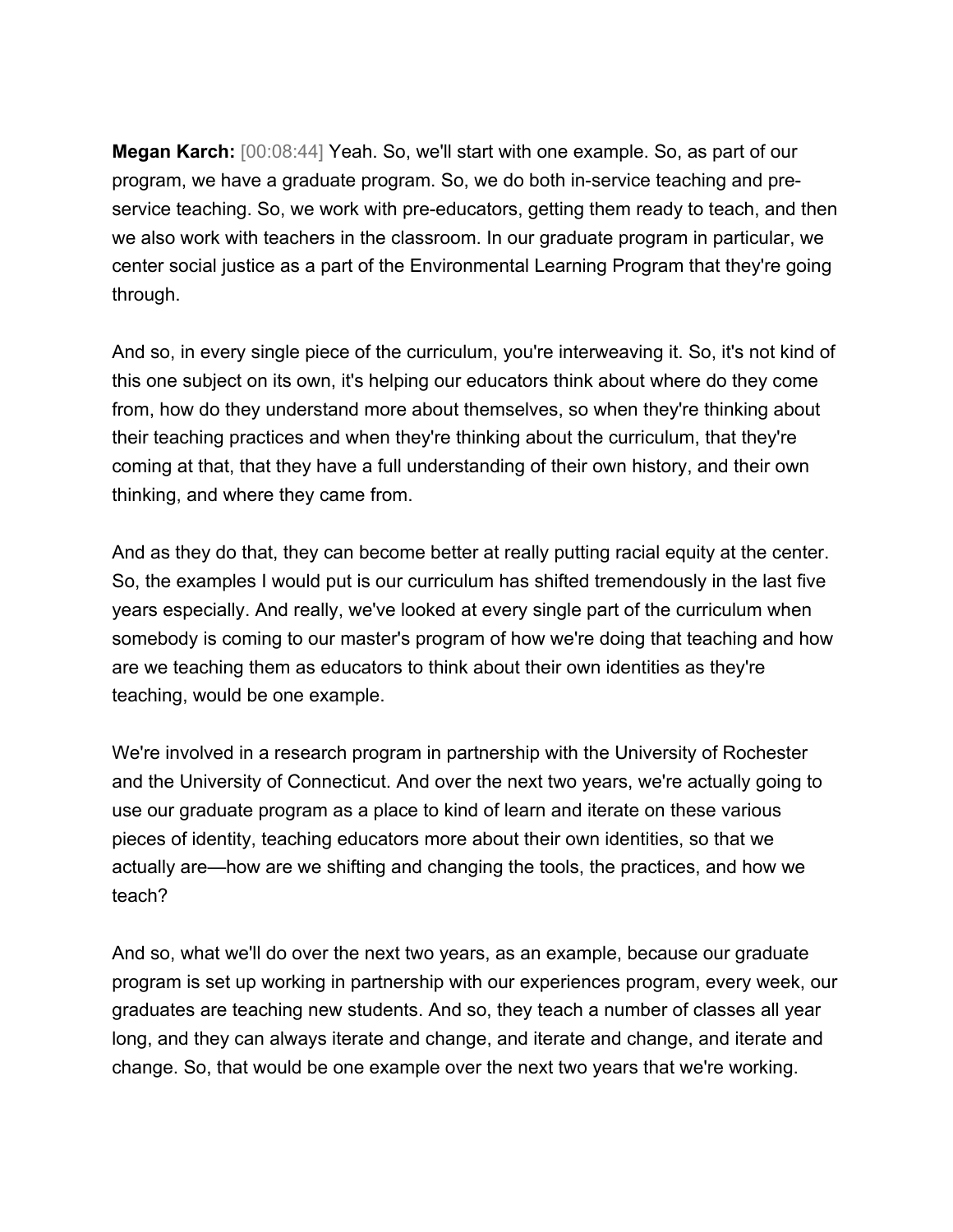**Annalies Corbin:** [00:11:09] Oh, no, go ahead.

**Megan Karch:** [00:11:10] No. Well, I would just say that over the last five years, we've looked at all aspects of our curriculum. And what I would say is it's still not good enough, we're always going to have to shift, and change, and learn as a learning organization and as an organization that we know we don't have all the answers. We're not even close to having them all.

**Annalies Corbin:** [00:11:32] Exactly. And I love that, because the world is changing. It's not static, right? So, we have to. And any time you encounter a program, a school, take your pick, how you want to put labels you want to put on it, and if they tell you, well, we've got this figured out, those are those alarm bells, right? Because the reality is the world is changing every second of every moment of every day, and we have to be willing and open to recognizing that what we're doing, even if it's awesome, wonderful, and great, tomorrow, we might need to be able to tweak it, modify it just to fit whatever is happening in the moment in the world.

And that's certainly one of the things that we advocate for very much. So, I love that aspect. I also want to just dig in just a little bit more, because I love the way that you've crafted this opportunity, a graduate program, so it's not just that you're working with teachers, it's not just that you're working in the community and working with kids, but you're actually utilizing the collective set of assets and resources that you have tied to Island Wood to have a truly impactful moment, I guess, if you will, on that next generation or iteration of teachers looking to sort of expand their practice.

So, share with us, I assume that this is embedded program, if you will, in partnership with a post-secondary that already existed. So, you, Island Wood, didn't go through, but I could be wrong, because every once in a while, I encounter programs like this, they go through the entire accreditation program themselves, which is an epic lift. So, share with our listeners just a little bit about how you structured the graduate program component, because I know there's a lot of interest about this out in the world. And then, the followup question to that, so I'll just roll them all into one, so you can tackle it, is folks are going to be listening and saying, hey, I want to do that, but I don't live there, is it possible? Because I always get that question follow up as well.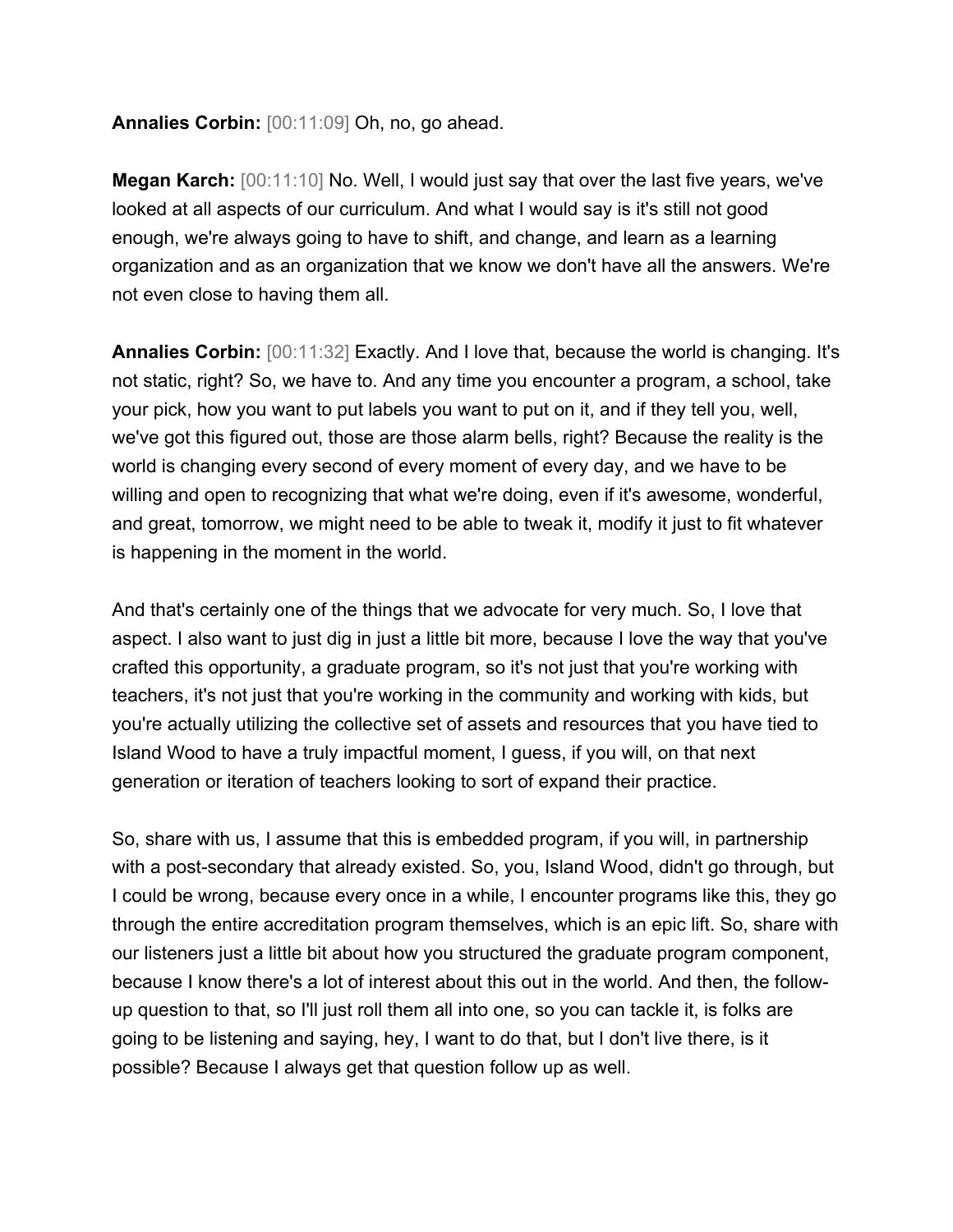**Megan Karch:** [00:13:24] Well, great question. So, no, we didn't go get our accreditation. What we do is we partner, our partner is the University of Washington. So, what happens is our graduate students come to get their master's in education. We provide 10 months of that, and then they finish that up at the University of Washington. So, it's in true collaboration and partnership with the University of Washington. They come to our campus first.

So, what happens is they come to our campus and they live here for 10 months. We have a graduate campus here on our campus, that they live on the campus, they live in their own units, and they spend 10 months with us, where we have faculty that are teaching classes, and then they are getting a practicum learning experience. So, they are learning how to teach, and then they're going literally out into the fields with classes that are coming onto our campus, practicing what they've learned, and then at the end of the week, saying, okay, what worked, what didn't work, and, okay, what's going to be the learning plan the next time you're back out there? What can you learn that you can take back out?

And what we love about it is it takes theory to practice. And it's a constant. It's not theory for 12 months, and then practice. It's theory, practice, theory, practice, theory, practice. So, you can constantly iterate and constantly learn as a future educator. And so, that's how it's set up. And so, graduates come, we typically—so this year, we have 32 graduates on our campus. They live with us. And then, they will go over to the University of Washington to finish their degree. And then, they can choose. Are they going to go into the classroom, into the formal classroom, or are they going to go into the informal classroom? And we believe in both.

**Annalies Corbin:** [00:15:07] Yeah, absolutely. Yeah, what an amazing program. I mean, I'm super jealous. If I were back out there hunting for graduate programs to go to, that would be at the top of my list. To be able to live on Bainbridge for 10 months, to be completely immersed in something that you love and you're studying, I can't imagine a better way to be able to do that. That's fabulous. And again, I'm super jealous.

**Megan Karch:** [00:15:33] Well, thank you. I would have come in my earlier years as well. It's a great experience. It's a strong community experience.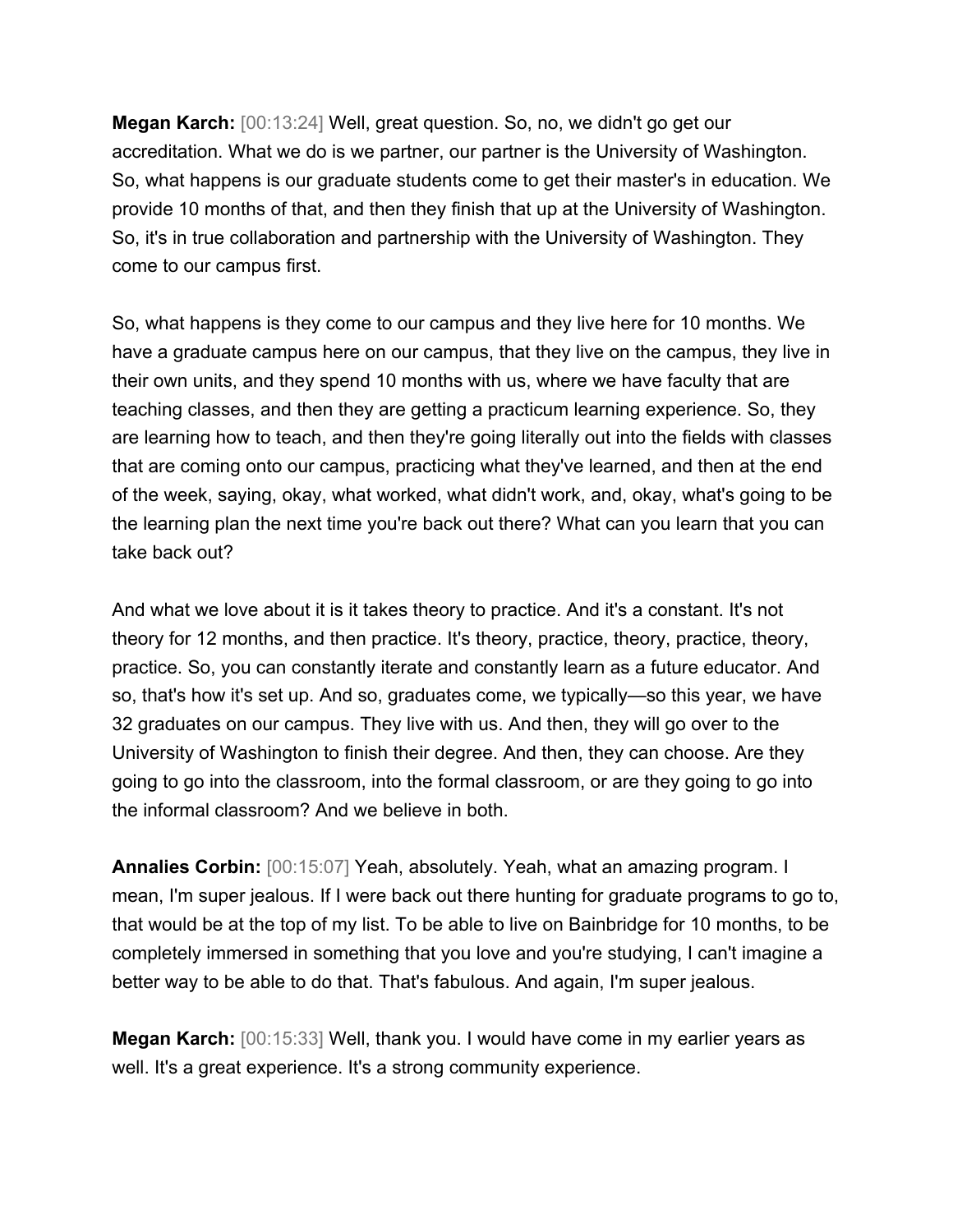**Annalies Corbin:** [00:15:42] Yeah, I would imagine.

**Megan Karch:** [00:15:43] Yeah. They're close now.

**Annalies Corbin:** [00:15:44] I would imagine. Alright. So, now that we understand how that piece of your ecosystem works, so share with us a little bit about the specific work that you're doing or the experience that a student may have when they come either individual or come through their school and school-led groups. And I'm really, really curious about not just the activities or the experience the individual students have, but either the pre or the post sort of follow-up experience, or the ways, the extensions that teachers hopefully, that's part of what they're gaining there, that they take back into sort of the everyday experience for their students. What does that look like?

**Megan Karch:** [00:16:21] Sure. Well, we work with students and schools in what I would call two different ways. One is having schools and students come and spend about a week with us here on campus. The other is we go to them and we go to their schoolyards. And so, there are two different experiences that they can receive. And then, another is kind of a day program out at our other facility. And here's where they're all similar.

They're all similar, in that we're first talking to teachers about what are they learning in their classes to make sure that our curriculum is aligned to what they're learning, when they're learning it, so that we can take the concepts that they're learning, and make them real, and make them real to the world that they're in. And so, that work happens with both our graduate students and our staff reaching out to the schools, connecting with the teachers, connecting with them on the timing when they're coming, and how do we align the curriculum to work.

So, whether they're coming for four days, whether they're coming for a day, or whether we're going to their schoolyard, the whole point is to not to have a one-off experience, but to completely tie it in to what they're learning in the classroom, so that the classroom comes alive for them. So , that's that piece. And then, if they're coming from our fourday program, it really is very intentional to create an experience that feels magical.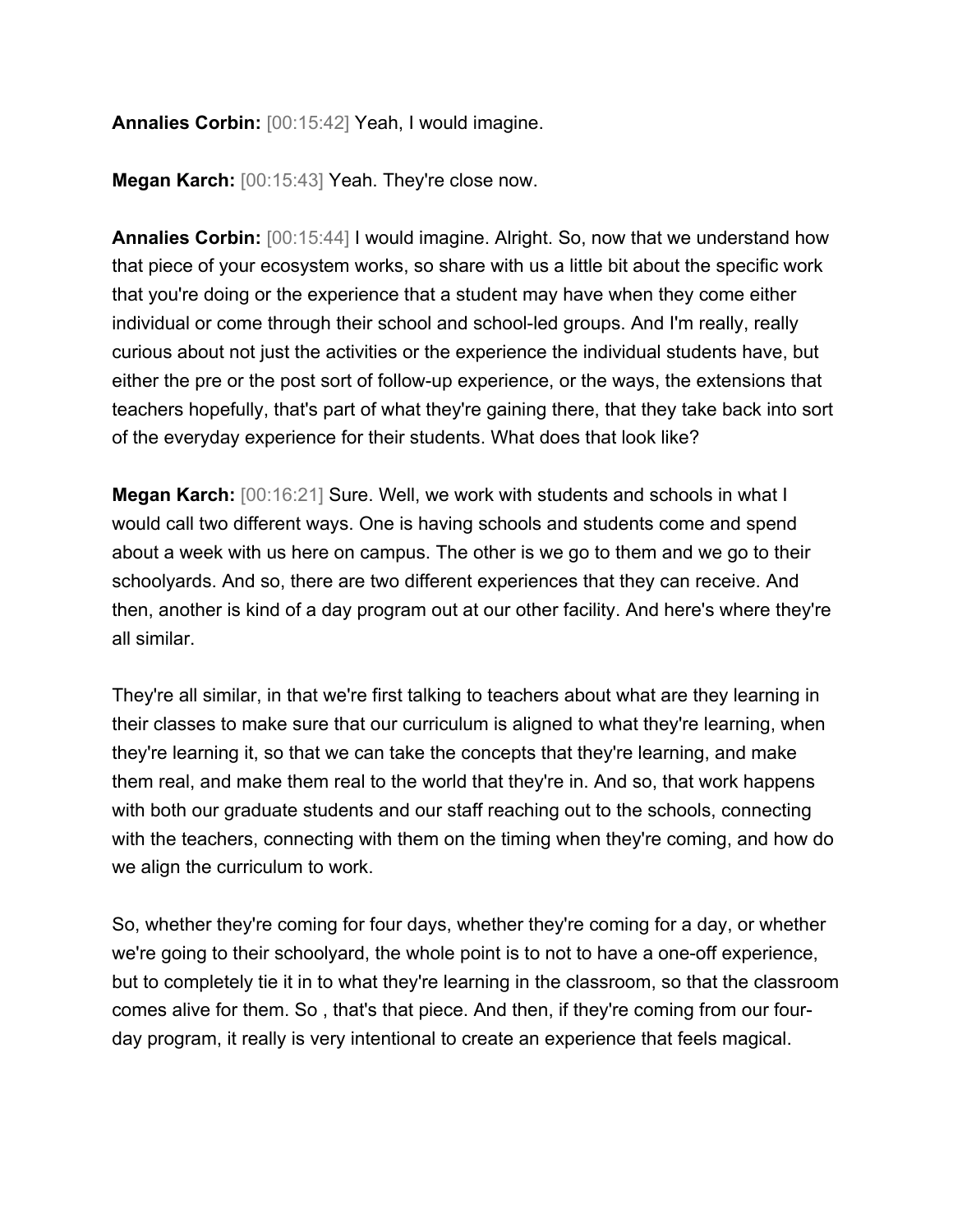**Megan Karch:** [00:17:44] I mean, I remember once when I first arrived, I said, "This is magical", and a staff member said, "Megan, there is nothing magical about what we do. We're scientists." And I said, "Okay. Yeah, I totally get that." And we do things with such intention, the point is to create that feeling of magic. And the point is to create that sense of wonder, that sense of discovery.

And so, what will happen in those four days? It's everything from, literally, when they get off the bus, we have planned the campus so that the kids walk through the woods and they don't see one building before they see the lodge. And it was very intentional. Every single building and every single thing that was built was done through the eyes of a child. And so, the lodge itself was built with input from kids. Every single bed has a window looking right out to the woods.

**Annalies Corbin:** [00:18:39] Oh, that's awesome.

**Megan Karch:** [00:18:40] And I give you that kind of detail because that intention is really critical to the curriculum then that our graduate students are working on with the kids. And it's everything from teaching about science and teaching about nature to teaching about culture, to teaching about place, to teaching about, how do you work together as a team and collaboratively, and how do you take in different viewpoints and different opinions, et cetera?

**Annalies Corbin:** [00:19:06] Excellent. I love everything about it. Can you give us an example of some specific lessons or activities? Because I know that in addition to a lot of teachers and administrators that listen to the program, we have a lot of community members as well. And I always love to sort of plant some seeds about how they can think about the assets they have in their community, in which they could go out and say, hey, I can't do this, but I just heard Megan talking about this and we have this partner over here that I know does X, maybe I could convince them to partner with us, so we could do something creative.

**Megan Karch:** [00:19:37] Yeah. Well, I'll give you the lesson that kind of goes through all of our curriculum, which is really taking the science concepts of, what's your hypothesis? What is the evidence? How good is your evidence? And really walking students through that, and then giving them a very specific task for that. So, if they're on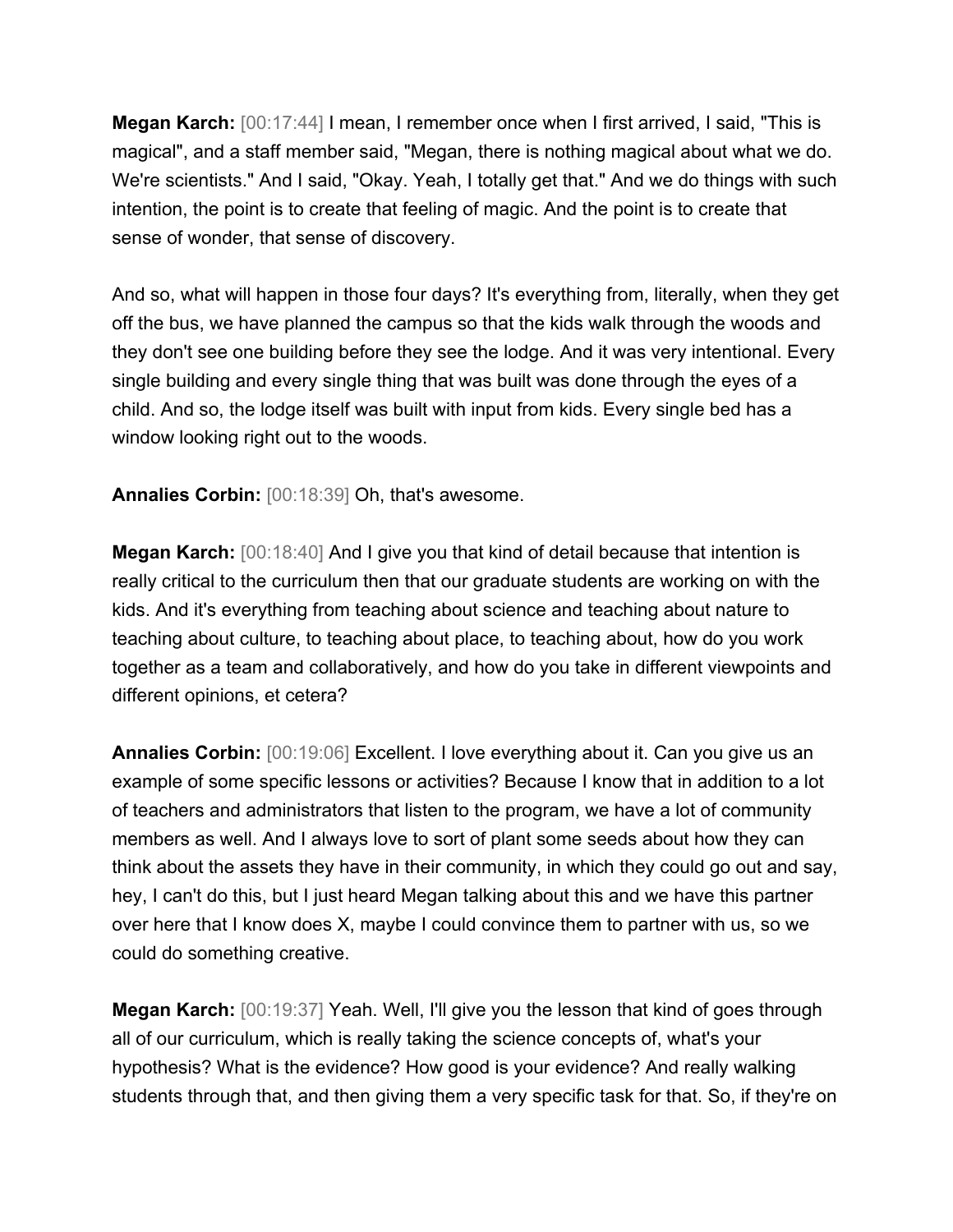our campus, it may be, what's your hypothesis about why those leaves are green? What's your hypothesis about why X, Y, or Z is happening?

Oh, you just talked about that on the trail. Let's talk about the hypothesis, the evidence, the quality of the evidence. And so, we will take what they're learning in class and just make it real for them. Now, when we're in schoolyards, what we're doing is taking concepts around engineering and around real problems that are happening. So, for example, let's talk about wastewater or stormwater. Let's talk stormwater. Stormwater, what we do is we have already built out, we have all of the surrounding demographics in their neighborhood, we know where all the pipes are, the drains are, et cetera, we bring them all to the class, they solve a real problem about a puddle or they solve a real problem about something in their play yard.

And what you're doing is you're taking the concepts that they're learning in school, but then making it real for them like, oh, wow, we could actually solve that, or we help them build a rain garden, and what is it solving in their neighborhood? So, there are a variety of different curriculums, and some of the curriculums are teaching our teachers, our educators, really partnering them, giving them curriculum, so that they're doing it with their kids, and some of it, we're literally going into the school and doing it with their kids.

**Annalies Corbin:** [00:21:29] Yeah, absolutely. That's spectacular. And I could imagine that has really, really broad appeal when you think about the different sort of school environments that you could possibly go into, and how different they look, and how very, very tailored you could absolutely make that. I love that. I would imagine that when you went to Island Wood, there were a few surprises to you, beyond the fact that, apparently, science can't be magical.

Although I'm going to vote with you, Megan, because I believe science is nothing but magical, but we're probably biased. But I am very, very curious about the, as you first sort of immersed yourself there, what were some of the things that surprised you from that sort of educator sort of standpoint that you saw happening there? Because the true magic, I suspect, of the place is watching the kids just go, oh, my gosh, right?

**Megan Karch:** [00:22:22] Yeah. Well, let's see, was it a surprise or was it just kind of a, wow, this is even more exciting than I even realized? I think that happened for me.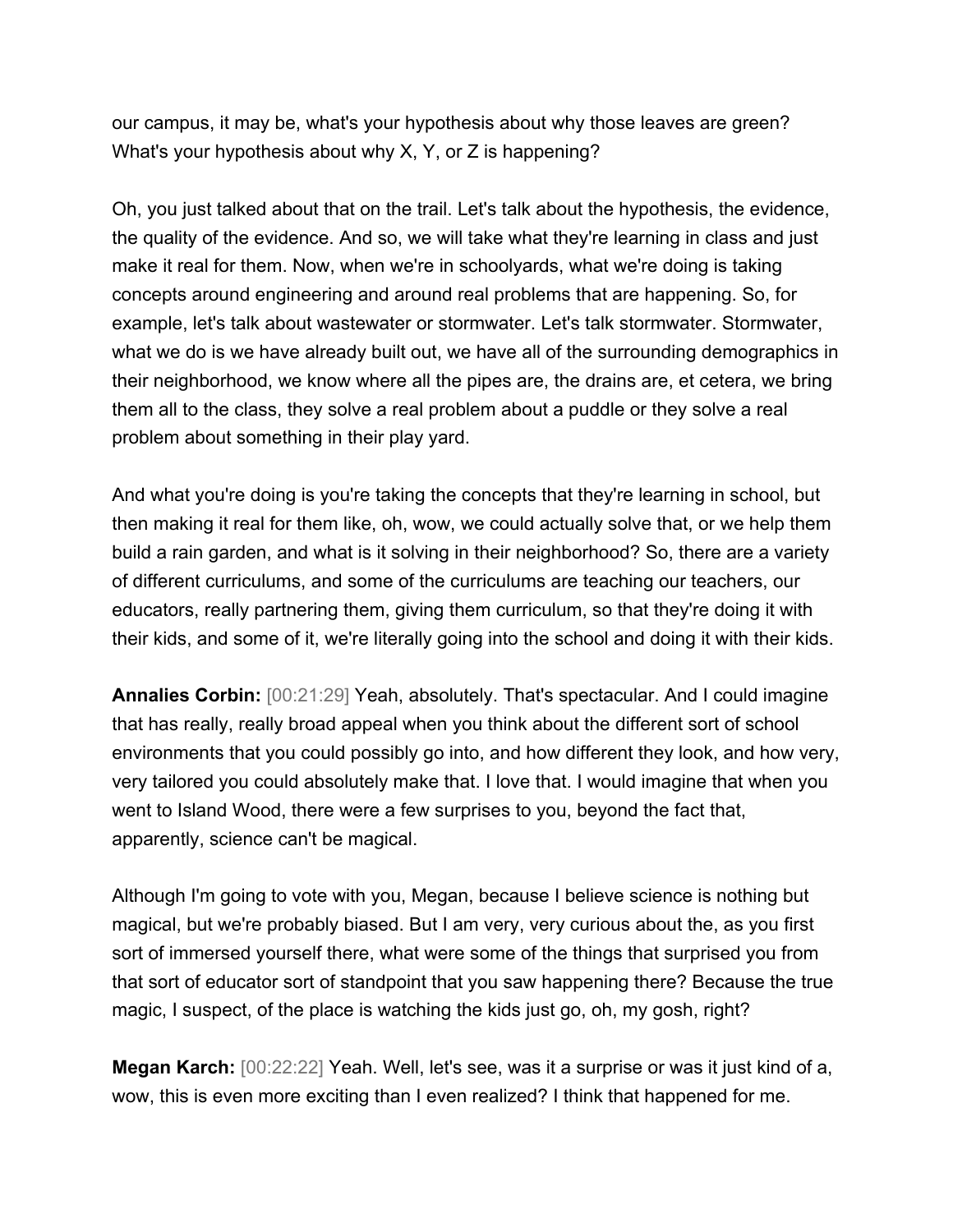When I first arrived, I wanted to immerse myself in the programs, to really see through the eyes of the kids. And especially on our overnight program, I remember, you know how staff kind of say, hey, I want you to grow here, here, here, and here.

And I said, well, that's great, but actually, I'd like to participate from the day they get off the bus to the day they get back on the bus, all the way through. I want to see it through the eyes of the kids. And I think I don't know if it was a surprise as much as it was just validation for myself about the importance of the work, is to watch the kids. So, there was one kid in particular. I remember when he got off the bus, and he got off the bus, and he was a little grumbly.

He was like [making sounds] and he had to carry a sleeping bag, and he had to carry this cart through the woods. And I was walking beside him and there was a little bit of complaints. And then, I happened to be on the trails with him often. And the first day, he was kind of participating, not really, but he really was not happy. He was like, "My mom made me come. My teachers made me come."

At the end of the program, we have a part of the program at the end, which is a closing program around the fire, it's a really amazing experience, and the kids put on skits, but the skits have a lot to do with what they've learned through the week. This kid put on a song talking about the impact it made for him, and how he hopes he can come back, and I mean, the talent and the lessons that he learned, and what I saw was just the shift.

And it's not just him. I mean, I see it in so many kids, but to see that shift where you see the I'm not sure why I'm here to not only I see why I'm here, but—I remember I listened to one kid who I happened to be sitting at the pond, and they were walking by, and they said, "In the classroom, I don't feel smart. Here, I feel smart." And that, to me, is where it's like, okay, as somebody, when I was younger, I actually didn't do well in school when I was in my younger years, and to hear that from a kid, to gain confidence in themselves, they'll go back to the classroom, it'll make a difference.

**Annalies Corbin:** [00:24:58] It will make a difference. And in fact, I would argue, because I've had those similar experiences with kids, and that is when you know the power of what's happening. And that's the magic, right?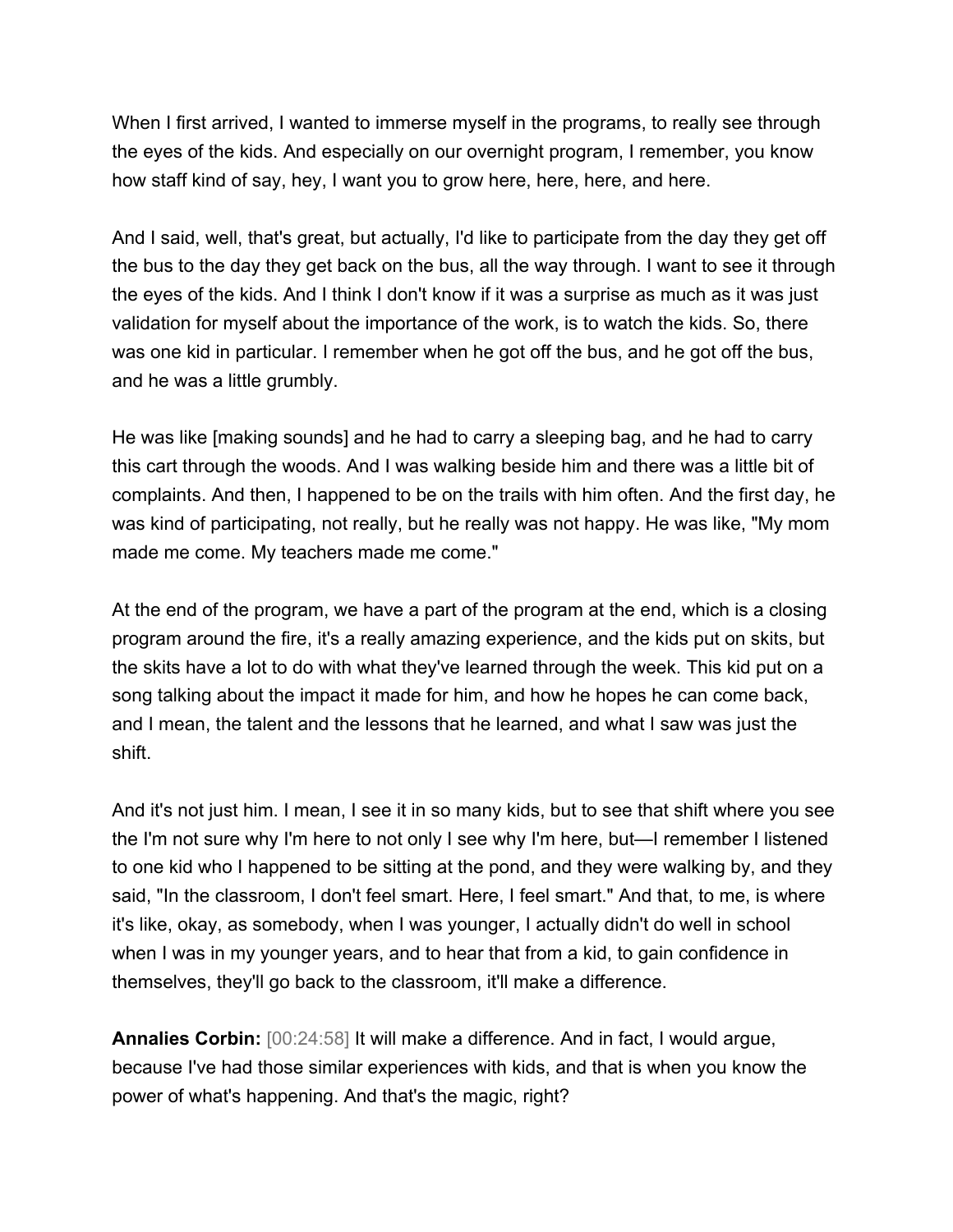**Megan Karch:** [00:25:10] Yeah.

**Annalies Corbin:** [00:25:10] And I don't know about you, and certainly, in our programs at PAST, we have kids very much the same, your story, I can so identify with it, because I've been with those kids that show up the first day, "My mom made me come. My teacher made me come", whatever. And then, by the time you get to the end of the week, not only are they fully immersed, but they're somehow leading. They've emerged from whatever their shell happens to be. And the other thing that we find about programs like this, and I assume that you see the same thing is there are a fair number of kids who are not that traditional sort of learner and they don't excel in a traditional setting.

And the minute you put them in some place else, that they do find their way, and it's an incredible experience for everybody involved. And we have kids who are hesitant at the beginning, who then will sign themselves up for the next week or the next program, right? And then, their parents will show up, "Guess what, I signed up for next week". And you can imagine what those internal conversations are like, but it's a fabulous problem to have,, because that kid is so engaged and you changed that life, Megan, forever. I would think that's the magic.

**Megan Karch:** [00:26:24] It is those moments that make a difference. And you had asked earlier about kind of the pre and the post, we do, do—I mean as I mentioned, we do a lot with the teachers ahead of time. We then actually ask the teachers and the kids right when they're ending, but then we ask three months later and six months later, because what we want to know is, okay, that feel good, how much wears off and how much actually sticks with them, and that's important to us. But I will say, anecdotally, that we hear often from people years after they've been here what they felt. And it's that feeling that makes the difference, I think, in their learning in the future, is if you can create that sense of confidence.

**Annalies Corbin:** [00:27:10] Oh, I completely agree with you. And I think that all the science in the world and the data, and it does, in fact, back that up, but intuitively, you know it, because you can feel it in the moment. And again, when you have those conversations with those kiddos years later, it is incredibly meaningful. And every once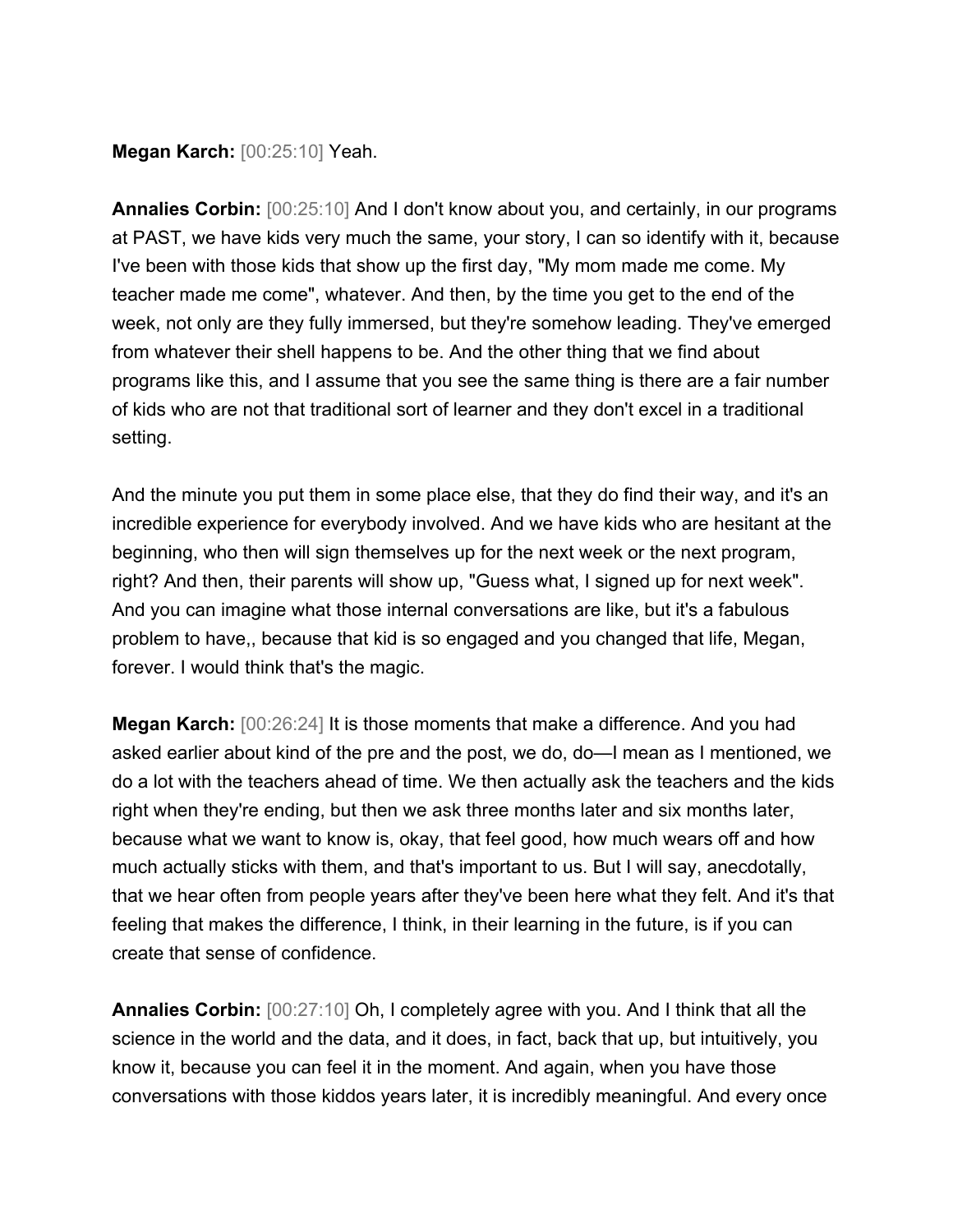in a while, I'll bump up against a kiddo that we had in the program early. They've all graduated. They've gone to college. Many of them are in jobs.

And every once in a while, I hear them talking about or something will pop up in social media and they'll respond to it, oh, my gosh, I remember doing X, Y, or Z, and it was so amazing, many, many years later, because it does stick with them and that's fabulous. I always like to close the program recognizing that people are listening sort of from all over the world with a whole collective set of different experiences. And so, what is next? What is Island Wood's next thing or something that you're getting excited about in terms of the work that you're doing, that one last thing you'd like to share with the world?

**Megan Karch:** [00:28:15] Sure. Well, what we're really excited about is, how do we provide access to more individuals, more kids and more educators? In particular, while the pandemic was extremely hard on our organization, as well as everybody throughout the world, my philosophy has been, don't let a crisis go to waste. And I think we learned a ton, and what we've learned is we can provide access to educators that are farther away from us. We can do it virtually.

Yes, we believe in the outdoors, we believe in the experiences, but you can actually provide tools and practices, and that is something that we really tested during the pandemic, and plan on expanding, and really getting out to areas where kids are not getting those resources and educators are not getting those resources. So, really, that's one of the biggest pieces. And then, to couple that is really our work on advocacy and making sure that every kid before they graduate has this experience, every single child. And so, we've been working on that in Washington State and we'll be working on that nationally.

**Annalies Corbin:** [00:29:24] That's a fabulous endeavor and I wish you nothing but great success with that, because I would agree with you, it's incredibly important and transformative, both for students, for their families, and for communities. And at the end of the day, because I get this question all the time as an archaeologist, are you in the business of creating a bunch of archaeologists? And the answer is no. What I am in the business is creating an entire generation of stewards, right? And if we immerse folks in the opportunity to understand what that is, what the science of this particular thing